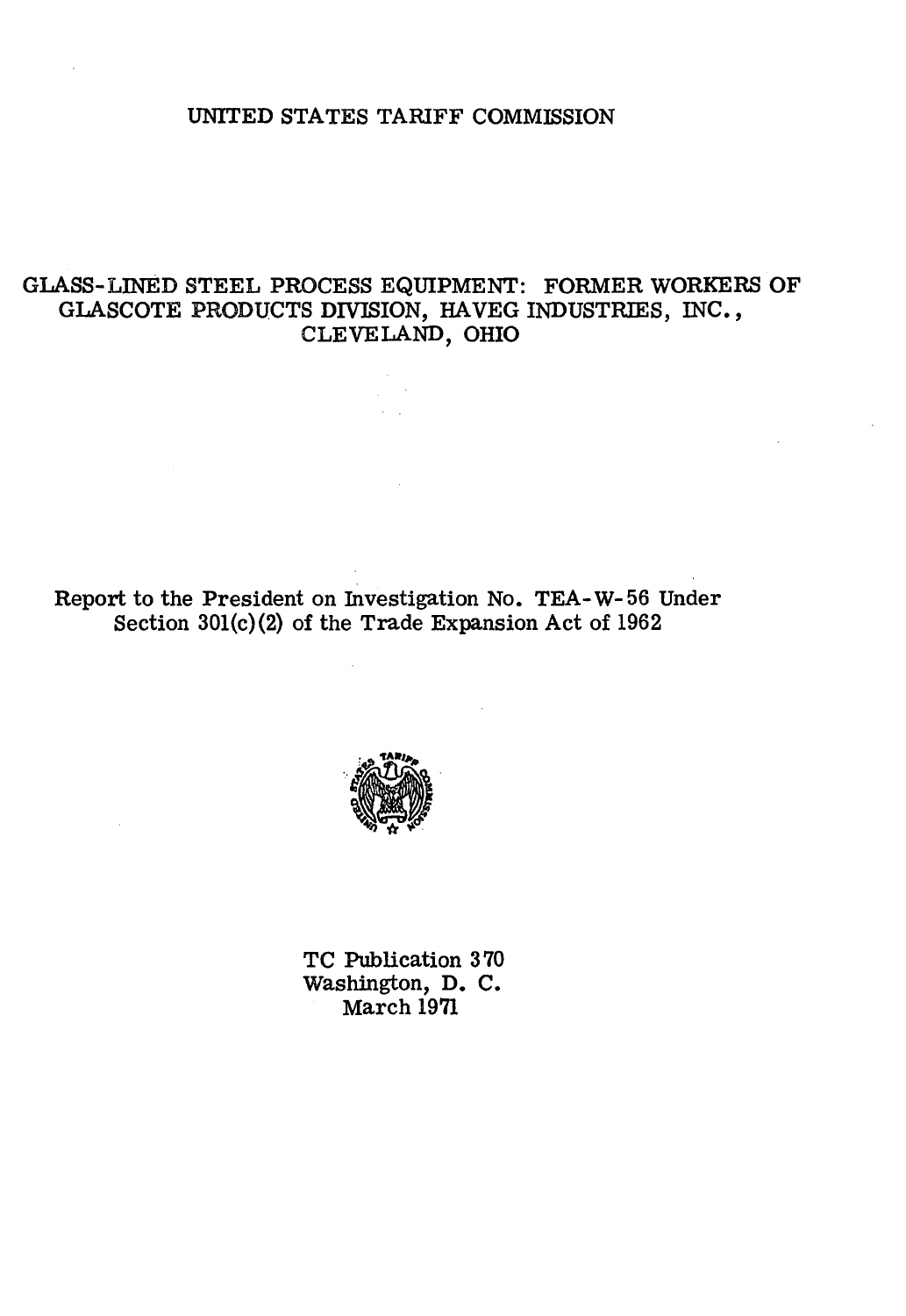## . UNITED STATES TARIFF COMMISSION

Glenn W. Sutton

Bruce E. Clubb

Will E. Leonard, Jr.

George M. Moore

J. Banks Young

Kenneth R. Mason, Secretary

Address all communications to United States Tariff Commission Washington, D. C. 20436

 $- - - -$ 

.................

------------------------------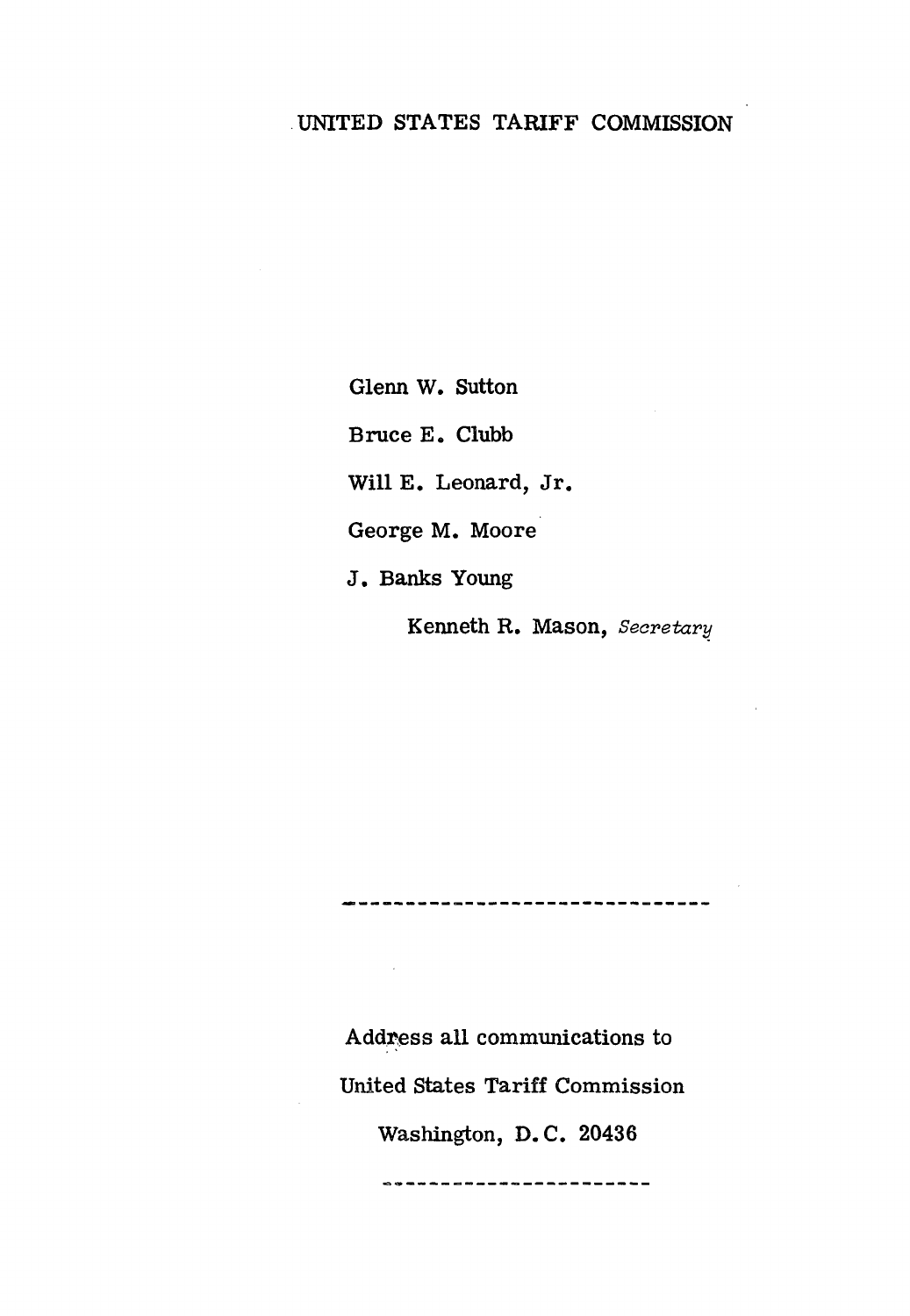## TABLE OF CONTENTS

 $\frac{1}{\sqrt{2}}$ 

Page

| Considerations Supporting the Commission's Findings------------- |         |
|------------------------------------------------------------------|---------|
| Information obtained in the investigation:                       |         |
| Description and uses of the articles under investigation------   | $A-1$   |
|                                                                  | $A - 2$ |
| U.S. producers' shipments and consumption---------------------   | $A - 5$ |
|                                                                  | $A - 5$ |
| Haveg Industries, Inc. and Hercules, Inc.--------------------    | $A - 6$ |
| Glascote Products Division, Haveg Industries, Inc.------------   | $A - 7$ |
|                                                                  | $A - 7$ |
|                                                                  | $A - 9$ |
| Haveg's rationale for closing the Glascote Products              |         |
|                                                                  | $A-10$  |
|                                                                  | $A-11$  |

#### Statistical Tables

| Table 1.--Glass-lined steel process equipment: U.S. producers'<br>shipments, imports for consumption, exports of domestic<br>merchandise, and apparent consumption, 1966-70---------------- *** |       |
|-------------------------------------------------------------------------------------------------------------------------------------------------------------------------------------------------|-------|
| Table 2.--U.S. producers' shipments of glass-lined steel                                                                                                                                        |       |
| Table 3.--Glass-lined steel equipment: U.S. imports and net<br>orders received by Glascote Products Division, Haveg<br>Industries, Inc., by TSUS item number, 1966-70--------------- ***        |       |
| Table 4.--Orders received by Glascote Products Division,<br>Haveg Industries, Inc., 1966-70--------------------------------                                                                     | $***$ |
| Table 5.--Employment of hourly and salaried workers at the<br>Cleveland, Ohio plant of Glascote Products Division, Haveg<br>Industries, Inc., monthly, January 1966-December 1970---------      | $***$ |
| Table 6.--Man-hours worked at the Cleveland, Ohio plant of<br>Glascote Products Division, Haveg Industries, Inc., by<br>specified types of employment, 1967-70------------------------          | ***   |
| Note.--The whole of the Commission's report to the President may                                                                                                                                |       |

not be made public since it contains certain information that could result in the disclosure of the operations of an individual.concern. This published report is the same as the report to the President, except that the above-mentioned information has been omitted. Such omissions are indicated by asterisks.  $\mathbf{r}$ 

 $\label{eq:2.1} \begin{split} \mathcal{L}_{\mathcal{A}}(\mathcal{F}) &= \mathcal{L}_{\mathcal{A}}(\mathcal{F}) \otimes \mathcal{L}_{\mathcal{A}}(\mathcal{F}) \otimes \mathcal{L}_{\mathcal{A}}(\mathcal{F}) \otimes \mathcal{L}_{\mathcal{A}}(\mathcal{F}) \otimes \mathcal{L}_{\mathcal{A}}(\mathcal{F}) \otimes \mathcal{L}_{\mathcal{A}}(\mathcal{F}) \otimes \mathcal{L}_{\mathcal{A}}(\mathcal{F}) \otimes \mathcal{L}_{\mathcal{A}}(\mathcal{F}) \otimes \mathcal{L}_{\mathcal{A}}(\mathcal{F}) \$ 

 $\label{eq:2.1} \frac{d\mathbf{r}}{d\mathbf{r}} = \frac{1}{2} \left( \frac{\partial \mathbf{r}}{\partial \mathbf{r}} + \frac{\partial \mathbf{r}}{\partial \mathbf{r}} \right) \mathbf{r}^2 + \frac{1}{2} \left( \frac{\partial \mathbf{r}}{\partial \mathbf{r}} + \frac{\partial \mathbf{r}}{\partial \mathbf{r}} \right) \mathbf{r}^2 + \frac{1}{2} \left( \frac{\partial \mathbf{r}}{\partial \mathbf{r}} + \frac{\partial \mathbf{r}}{\partial \mathbf{r}} \right) \mathbf{r}^2 + \frac{1}{2} \left( \frac{\partial \$ 

 $\frac{1}{2} \left( \frac{1}{2} \right)$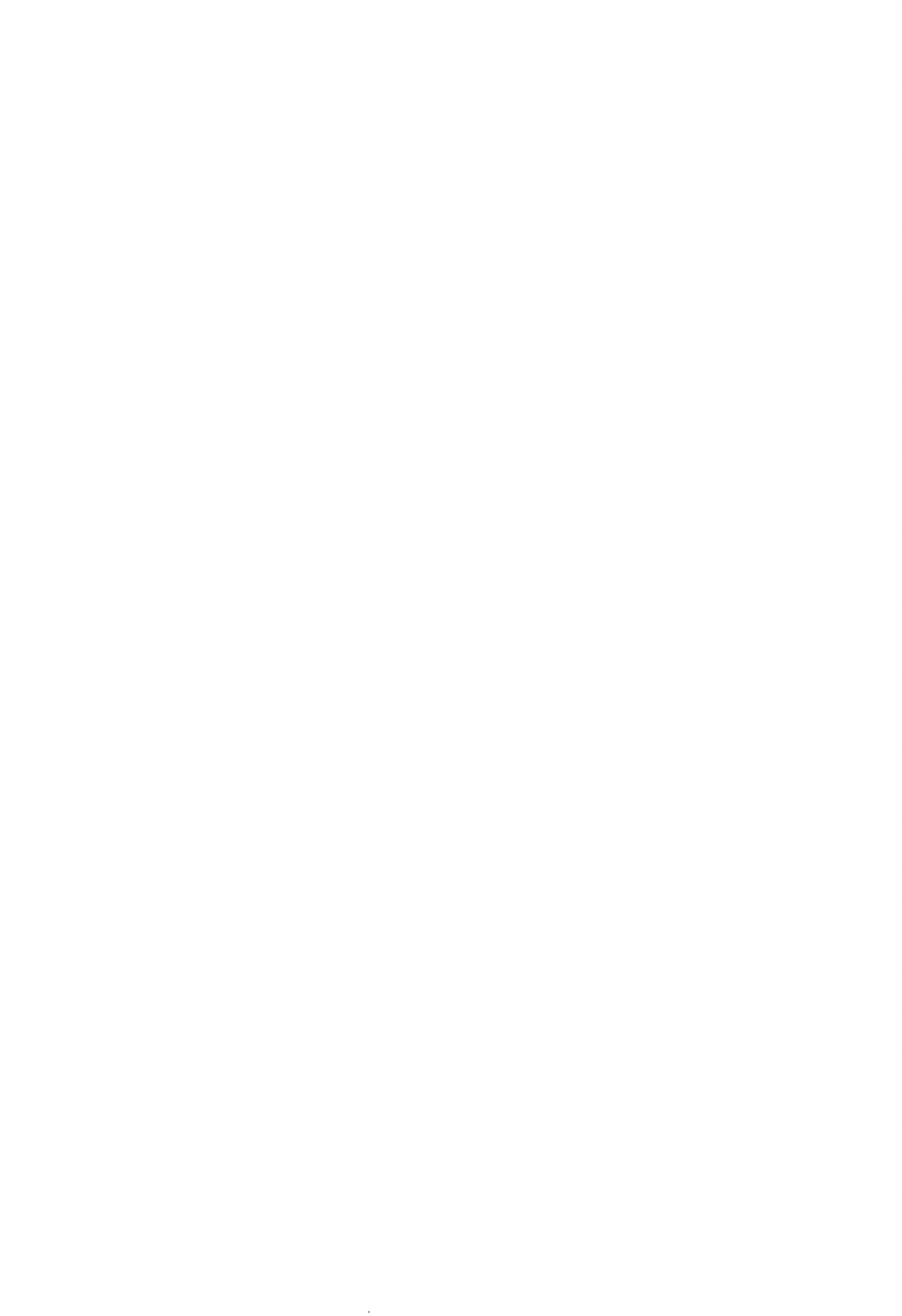#### REPORT TO THE PRESIDENT

U.S. Tariff Commission March 12, i971

To the President:

In accordance with section  $301(f)(1)$  of the Trade Expansion Act of 1962 (76 Stat. 885), the U.S. Tariff Commission herein reports the results of an investigation made under section  $301(c)(2)$  of the Act in response to a petition filed by a group of workers.

On December *7,* 1970, the President of Local *7-87, Oil,* Chemical and Atomic Workers, AFL-CIO, and an International Representative of this same Union, filed a petition for a determination of eligibility to apply for adjustment assistance on behalf of the workers of the Cleveland, Ohio plant of Glascote Products Division, Haveg Industries, Inc. On December 18, 1970, the petitioners were notified that the petition did not comply with the requirements for data that are set forth in the Commission's Rules of Practice and Procedure. Additional information was provided by the petitioners on January 13, 1971, and the Commission instituted the investigation (TEA-W-56) on January 21, 1971, to determine whether, as a result in major part of concessions granted under trade agreements, articles like or directly competitive with the glass-lined steel process equipment produced by Glascote Products Division, at Cleveland, Ohio, are being imported into the United States in such increased quantities as to cause, or threaten to cause, the unemployment or underemployment of a significant number or proportion of the workers of the Cleveland plant.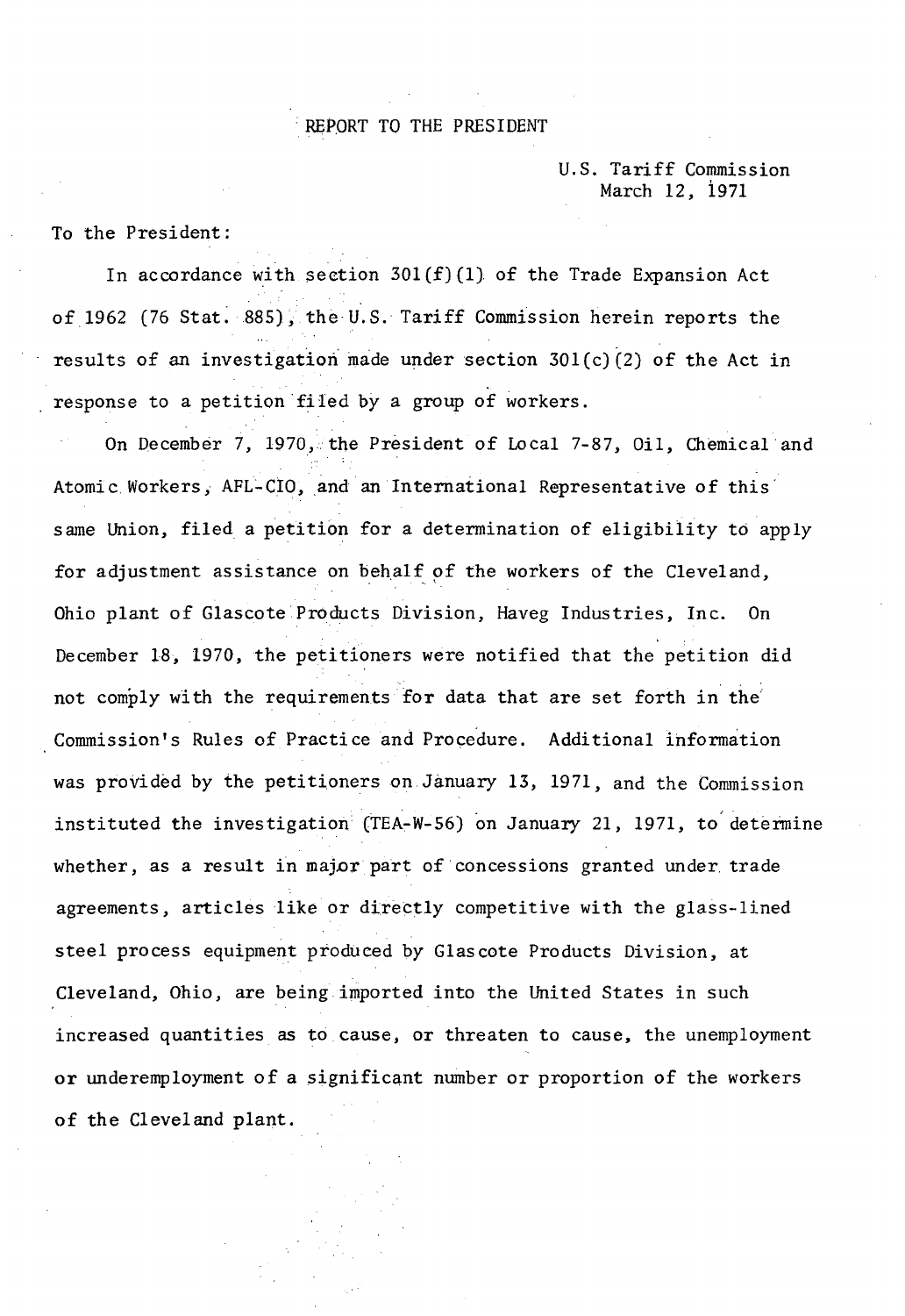Public notice of this investigation was given in the Federal Register (36 F.R. 1293) on January 27, 1971. No public hearing was requested by any party showing a proper interest in the subject matter of the investigation; and none was held.

The information herein was obtained from Local 7-87, Oil, Chemical and Atomic Workers, AFL-CIO; Glascote Products Division, Haveg Industries, Inc.; Pfaudler Co., a Division of Sybron Corp. (the principal U.S. producer of glass-lined steel equipment); R. Gelb & Sons, Inc. (the principal importer of glass-lined steel equipment); and from the Commission's files.

## . Finding of the Commission

On the basis of its investigation, the Commission finds that articles like or directly competitive with the glass-lined steel process equipment produced by the Glas cote Products Division, Haveg Industries, Incorporated, Cleveland, Ohio, are not, as a result in major part of concessions granted under trade agreements, being imported into the United States in such increased quantities as to cause, or threaten to. cause, the unemployment or mderemployment of a significant number or proportion of the workers at the plant concerned.

2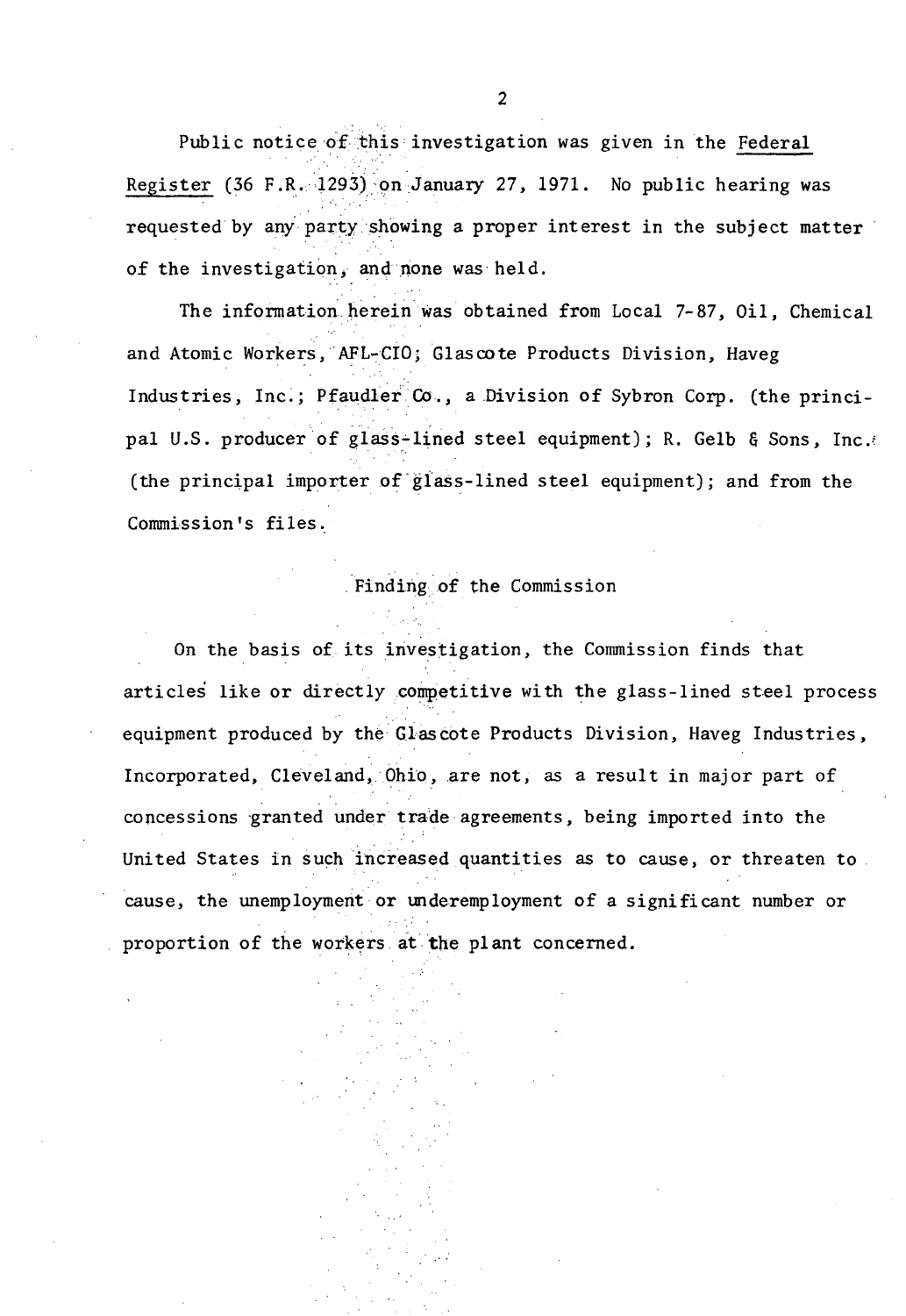#### CONSIDERATIONS SUPPORTING THE COMMISSION'S FINDING

This investigation relates to a petition for adjustment assistance filed on behalf of the workers of the Cleveland, Ohio, plant of Glascote Products Division of Haveg Industries, Inc., which was closed in January 1971. The petitioning workers had produced glass-lined steel equipment, primarily process vessels for use in the chemical and pharmaceutical industries.

The Commission has frequently stated that the Trade Expansion Act of 1962 establishes four criteria to be met before an affirmative determination can be made. Those criteria are as follows:

- (1) The imports in question must be increasing;
- (2) the increased imports must be a result in major part of concessions granted under trade agreements;
- (3) the workers producing the like or directly competitive article must be unemployed or underemployed, or threatened with unemployment or underemployment; and
- (4) the increased imports resulting from trade-agreement concessions must be the major factor in causing or threatening to cause the unemployment or underemployment.

If any of the above criteria is not satisfied in a given case, the Commission must make a negative determination. In the Commission's judgment, the fourth criterion has not been met in the case at hand. It has, therefore, made a negative determination.

Glascote was one of two major domestic suppliers of glass-lined steel equipment--albeit much the smaller. The Glascote plant supplied, on the average, about a  $* * *$  of the domestic shipments of such equipment in recent years.

3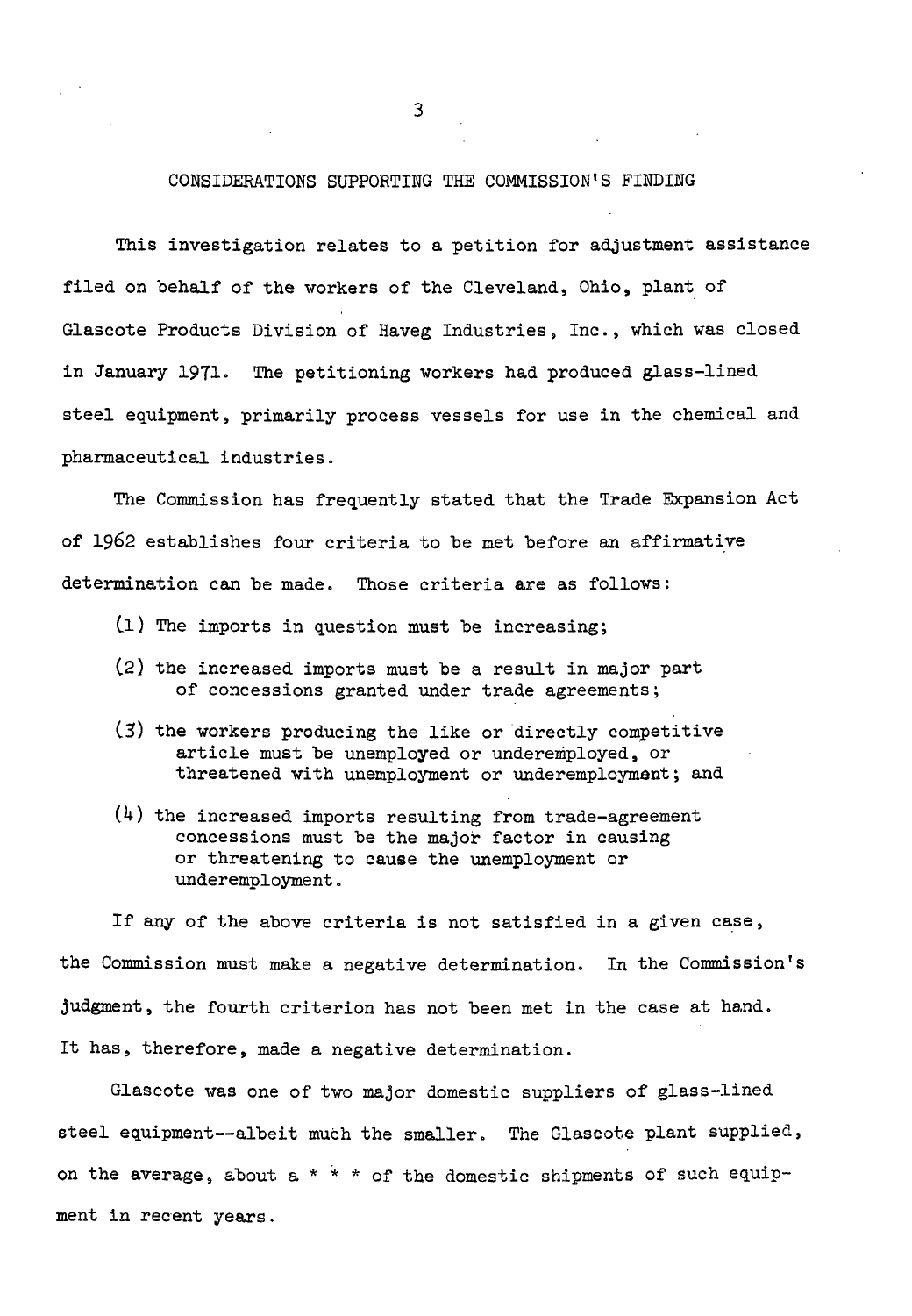Glascote's recent annual shipments of glass-lined steel equipment I fluctuated considerably, closely following changes in U.S. demand for this type of equipment. Apparent U.S. consumption of glass-lined steel equipment dropped sharply in 1968 to  $* * *$  compared with  $* * *$ in 1967, and then rose slowly to  $* * *$  in 1970. Glascote's shipments followed the same general pattern--declining from  $* * * in 1967$  to \* \* \* in 1968, and then rising in the first half of 1970 to an annual rate of \* \* \*. The decline in 1968 and the recovery in 1969 and the first half of 1970 in Glascote's shipments were both relatively more than the comparable changes in U.S. demand. Meanwhile, imports of glass-lined steel equipment, which had begun on a regular basio in 1967, were stable both in dollar volume \* \* \* and share of the U.S. market \* \* \*in 1968-70. Thus, Glascote's business was influenced more by shifts in U.S. demand than by the volume of imports.

According to officials of Glascote's parent, Haveg Industries, the Glascote Products Division was not earning an adequate return on the capital invested. In 1968-69, nearly \$2 million had been invested to expand the capacity of the plant and to add facilities that would permit the manufacture of larger glass-lined equipment than formerly. The Division's fixed assets rose sharply from  $* * * in 1967$  to  $* * *$ in 1969. However, an adequate return on the investment did not result and the Division sustained substantial losses in 1968-70. \* \* \* As a result of these factors, Glascote was unable to compete profitably with its principal domestic rival. A sampling survey reveals that

4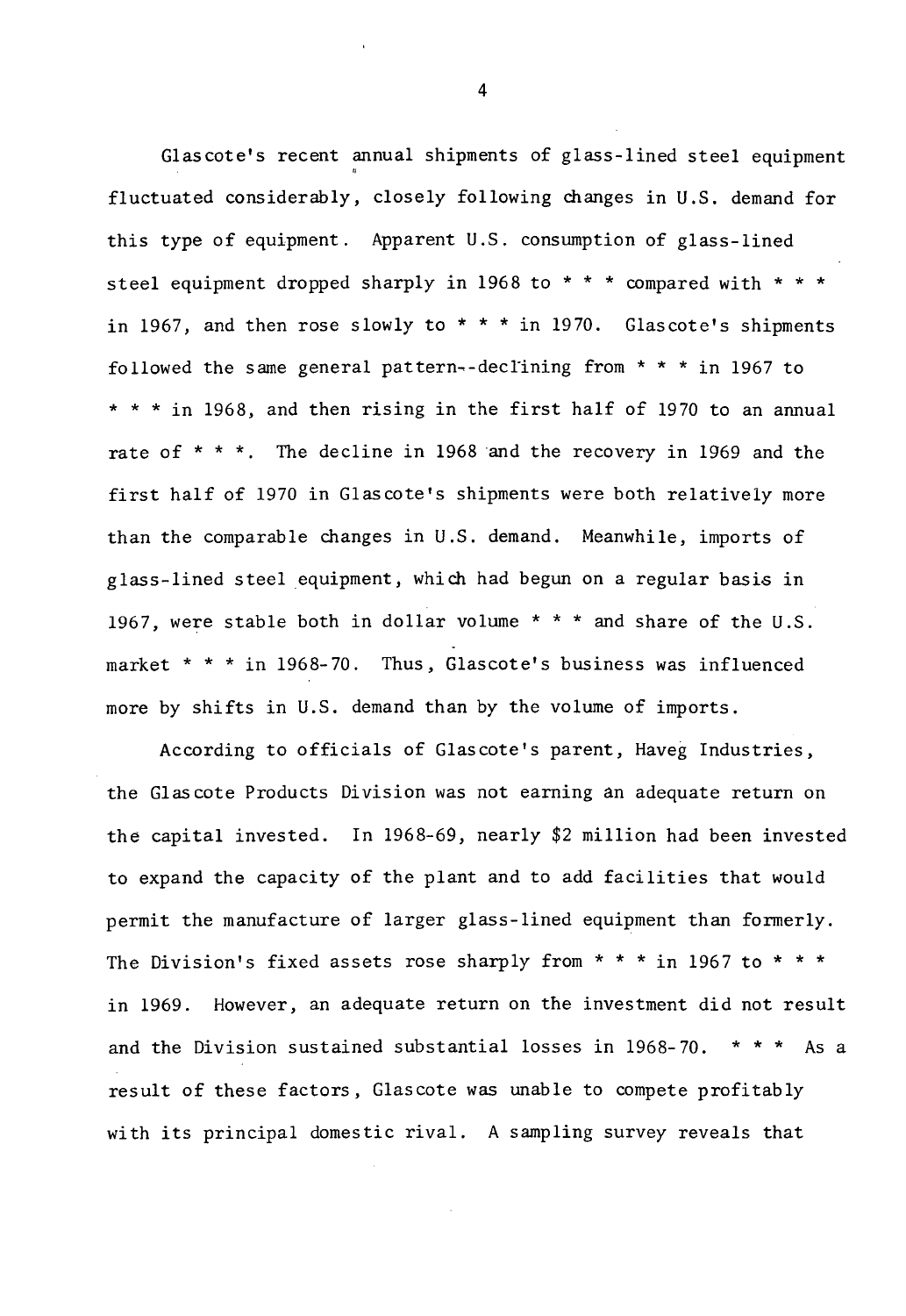Glascote lost bids for business primarily to the dominant domestic producer, rather than to importers.

Since the criteria established by the Trade Expansion Act of 1962 have not fully been satisfied, the Commission has made a negative determination.

 $\hat{\boldsymbol{\beta}}$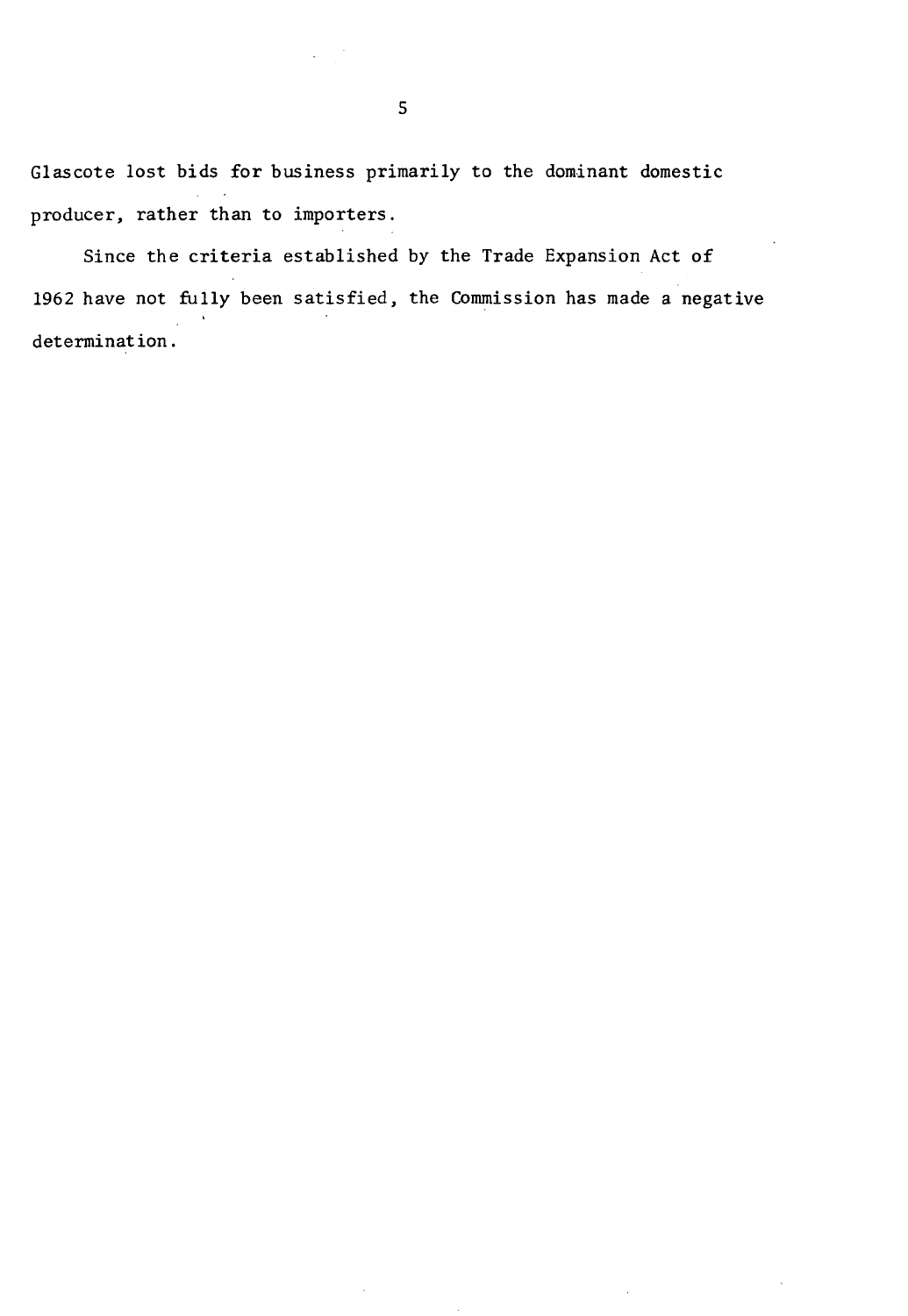$\label{eq:2.1} \frac{1}{\sqrt{2\pi}}\int_{0}^{\infty}\frac{1}{\sqrt{2\pi}}\left(\frac{1}{\sqrt{2\pi}}\right)^{2}d\mu\,d\mu\,.$  $\label{eq:2.1} \frac{1}{\sqrt{2}}\int_{\mathbb{R}^3}\frac{1}{\sqrt{2}}\left(\frac{1}{\sqrt{2}}\right)^2\frac{1}{\sqrt{2}}\left(\frac{1}{\sqrt{2}}\right)^2\frac{1}{\sqrt{2}}\left(\frac{1}{\sqrt{2}}\right)^2\frac{1}{\sqrt{2}}\left(\frac{1}{\sqrt{2}}\right)^2\frac{1}{\sqrt{2}}\left(\frac{1}{\sqrt{2}}\right)^2\frac{1}{\sqrt{2}}\left(\frac{1}{\sqrt{2}}\right)^2\frac{1}{\sqrt{2}}\left(\frac{1}{\sqrt{2}}\right)^2\frac{1}{\sqrt{$ 

 $\label{eq:2} \frac{1}{\sqrt{2}}\left(\frac{1}{\sqrt{2}}\right)^2\left(\frac{1}{\sqrt{2}}\right)^2\left(\frac{1}{\sqrt{2}}\right)^2.$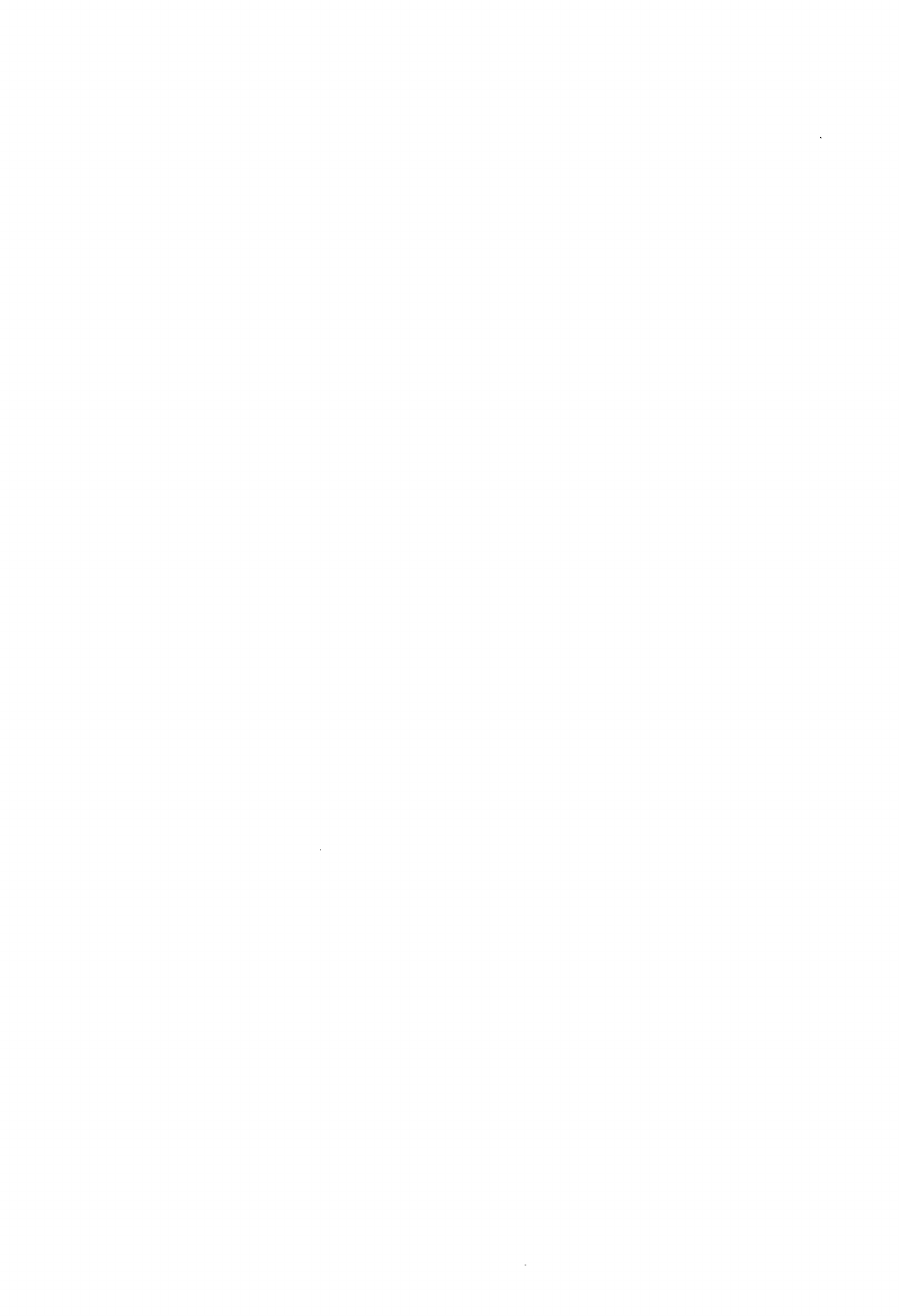## INFORMATION OBTAINED IN THE INVESTIGATION

#### Description and uses of articles under investigation

Glascote Products produced glass-lined steel equipment, primarily process vessels (reactors) and storage tanks, at its Cleveland, Ohio plant. These articles were made from high quality, carbon steel following conventional fabricating procedures, modified as necessary to accommodate the subsequent glass-lining process. The glass-lining or enameling process involves repeated spray applications of an enamel consisting of a suspension in water of fine glass particles. After each application of enamel, the vessel is air dryed until the enamel has a low water content, then rapidly heated in a furnace to a temperature at which the enamel flows and fuses into a film covering the vessel surface. After firing, the surface is inspected and imperfections are removed by grinding. The sequence of enamel applications, firing, surface inspection, and repair are repeated until imperfections and discontinuities are reduced to an acceptable level and the glass-lining is essentially continuous. This sequence is generally. repeated four to six times in order to produce an acceptable glass lining.

The glass-lined steel vessels produced by Glascote ranged in size from 5 gallon reactors for use in laboratories to 15, 000 gallon storage tanks for use in industrial plants. Glass-lined reactors are made with an outer jacket in order that a heating or cooling medium can be circulated between the inner and outer walls of the vessel.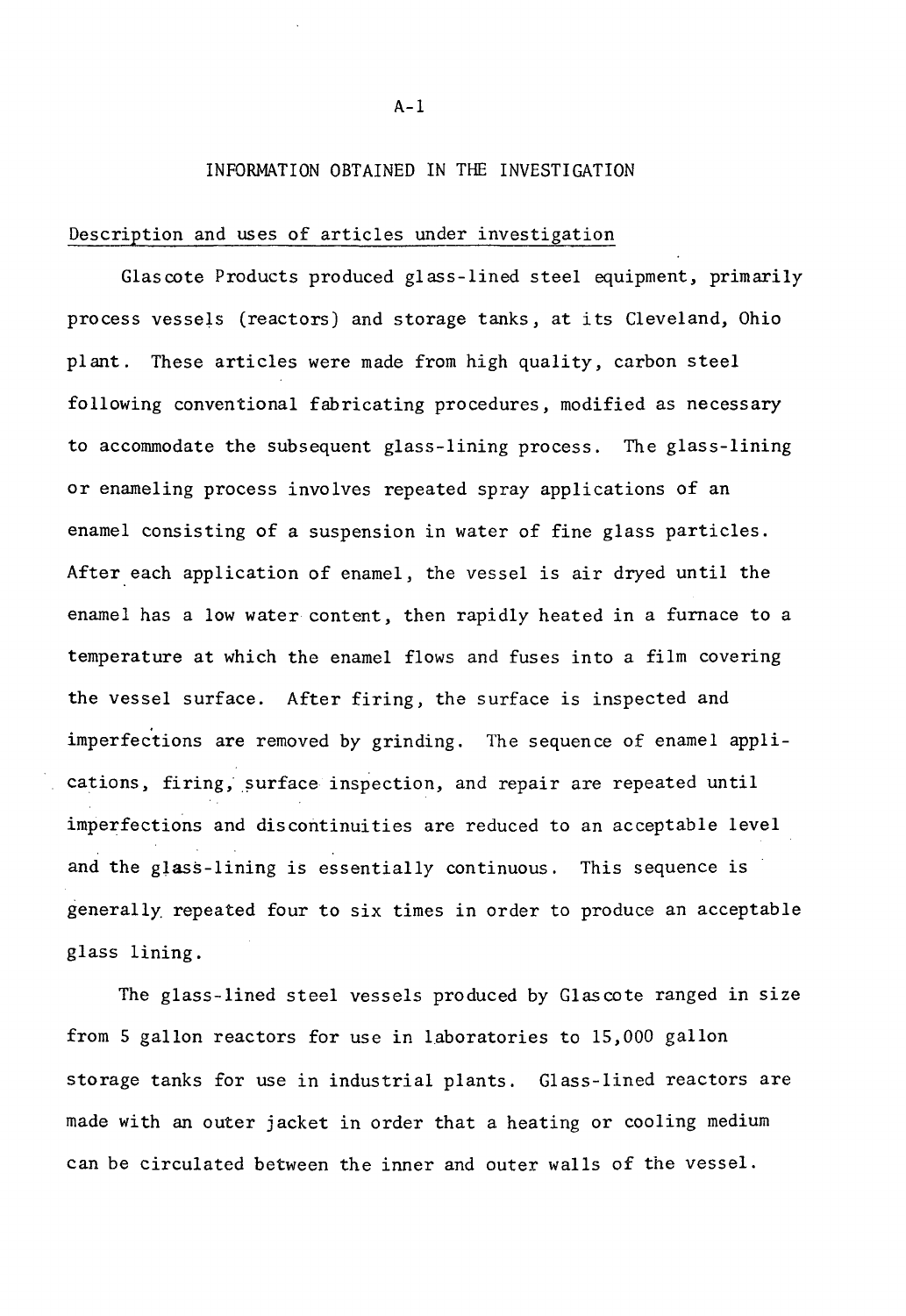These vessels are also equipped with an agitation system consisting of an external motor and drive connected to an internal glass-lined steel impeller. Most reactors are built in confonnity with the pressure vessel design standards established by the American Society· for Testing Materials (ASTM). Glass-lined vessels and tanks are used for applications where their corrosion resistance, anti-stick properties, and ease of cleaning are sufficiently important to offset their high cost. The principal uses for these vessels are in chemical and pharmaceutical manufacturing operations.

In addition to reactors and storage tanks, Glascote produced glass-lined parts and accessories for this equipment such as agitators, baffles, manway access covers, nozzles, and thermometer wells. Other articles produced by Glascote, none of which was a significant item of trade, included glass-lined steel pipe, valves, distillation columns, and blender-driers. Reglassing of steel equipment also represented a small share of GI as cote's total business.

#### U.S. tariff treatment

The bulk of Glascote's output during 1967-70 consisted of glasslined steel equipment and parts of a type which, if imported, would have been dutiable under item 661.70 of the Tariff Schedules of the United States (TSUS) as "industrial machinery, plant, and similar laboratory equipment, whether or not electrically heated, for the treatment of materials by a process involving a change of temperature \* \* \* and parts thereof." Prior to the adoption of the TSUS in August 1963 the tariff treatment applicable to the process equipment, like

 $A-2$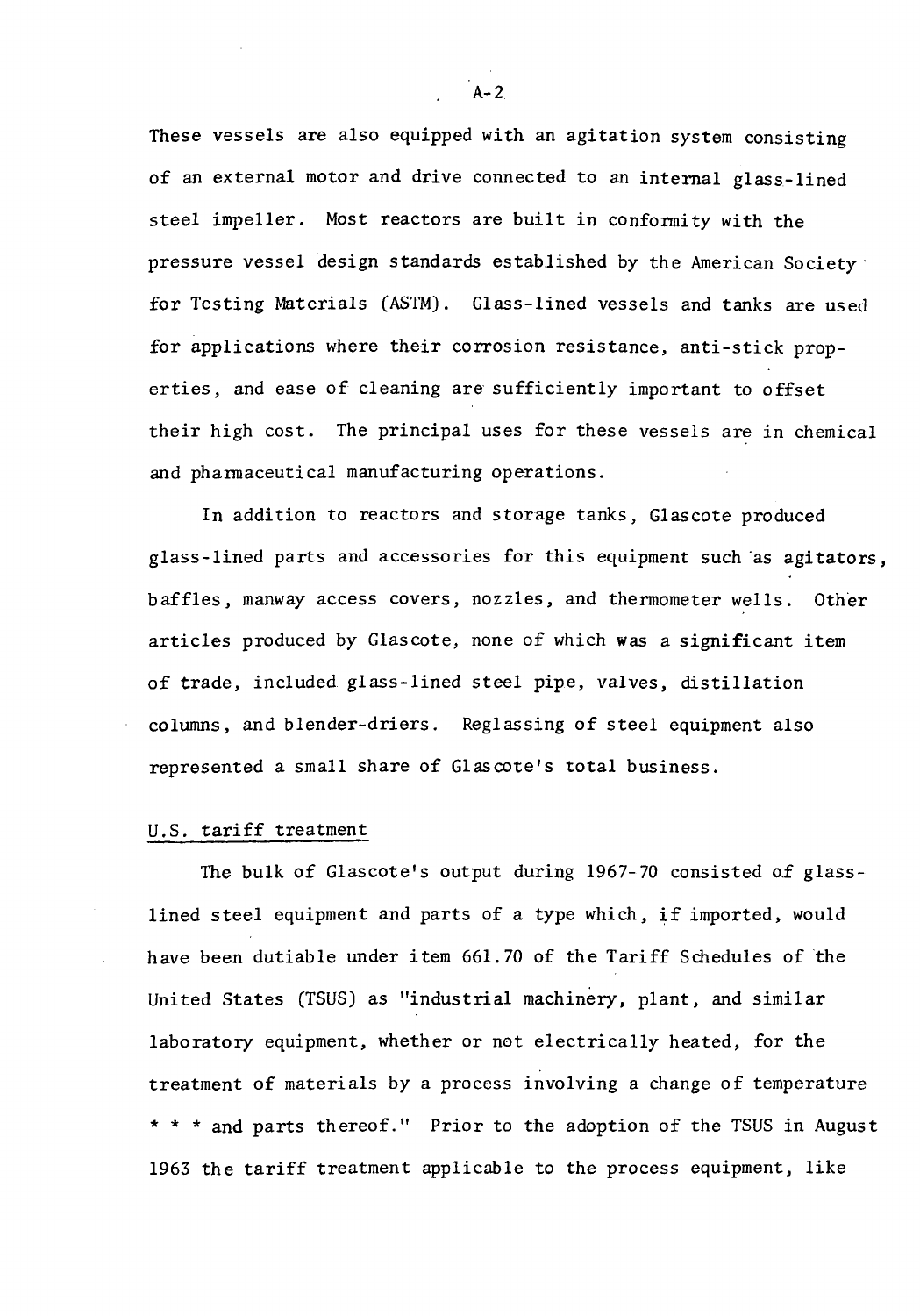that produced by Glascote, depended upon whether it had as an essential feature an electrical element or device. If so, it was dutiable under Par. 353 of the Tariff Act of 1930; whereas articles which were classified as machines and did not have an essential electrical feature were dutiable under Par. 372. Certain articles of process equipment may also have been dutiable as manufactured articles, not specially provided for, wholly or in chief value of iron or steel, under Par. 397. Thus, the 1930-72 rate history applicable to this equipment is as follows:

|              | Rate (percent ad valorem) |       |      | Effective date |                                         | Basis for rate |              |              |  |
|--------------|---------------------------|-------|------|----------------|-----------------------------------------|----------------|--------------|--------------|--|
| Par. 353     | Par. 397 Par. 372         |       |      |                |                                         |                |              |              |  |
| 35           | 45                        | 827.5 | 1930 |                | Tariff Act of 1930                      |                |              |              |  |
| 15           | 22.5                      | 15    | 1948 |                | Concession under the GATT $\frac{1}{2}$ |                |              |              |  |
| 13.75        | $^{\bullet}$              | 13.75 | 1951 |                | $^{\prime\prime}$                       | 11             | 11           | 11           |  |
| $^{\dagger}$ | 21                        | 13    | 1956 |                | $\bullet$                               | $^{\dagger}$   | 11           | 11           |  |
| Ħ            | 20                        | 12    | 1957 |                | 11                                      | $\mathbf{H}$   | $^{\dagger}$ | 11           |  |
| $^{\dagger}$ | 19                        | 11.5  | 1958 |                | $^{\bullet}$                            | 11             | $^{\dagger}$ | 11           |  |
| 12.5         | -11                       | 10.5  | 1962 |                | $\bullet$                               | $^{\dagger}$   | 11           | 11           |  |
| 11.5         | $^{\dagger}$              | 9     |      | $-1963$ (June) | $\mathbf{H}$                            | $^{\dagger}$   | $\mathbf{H}$ | $^{\prime}$  |  |
|              | Item 661.70               |       |      |                |                                         |                |              |              |  |
|              | 12.5                      |       |      | 1963 $(Aug.)$  | Adoption of the TSUS                    |                |              |              |  |
|              | 11                        |       | 1968 |                | Concession under the GATT               |                |              |              |  |
|              | 10 <sup>°</sup>           |       | 1969 |                | $^{\dagger}$                            | 11             | 11           | 11           |  |
|              | 8.5                       |       | 1970 |                | $\blacksquare$                          | $^{\bullet}$   | $^{\bullet}$ | 11           |  |
|              | 7                         |       | 1971 |                | $\mathbf{H}$                            | $^{\bullet}$   | $\mathbf{H}$ | $^{\dagger}$ |  |
|              | 6                         |       | 1972 |                | $^{\bullet}$                            | 11             | $^{\bullet}$ | -11          |  |
|              |                           |       |      |                |                                         |                |              |              |  |

1/ General Agreement on Tariffs and Trade.

Most of the remainder of Glascote's output during 1967~70 consisted of glass-lined steel storage tanks of a type, which, if imported, would have been dutiable under item 640.35 as reservoirs, tanks, \* \* \*, of metal, having a capacity over 75 gallons and ordinarily installed as fixtures in industrial plants or elsewhere for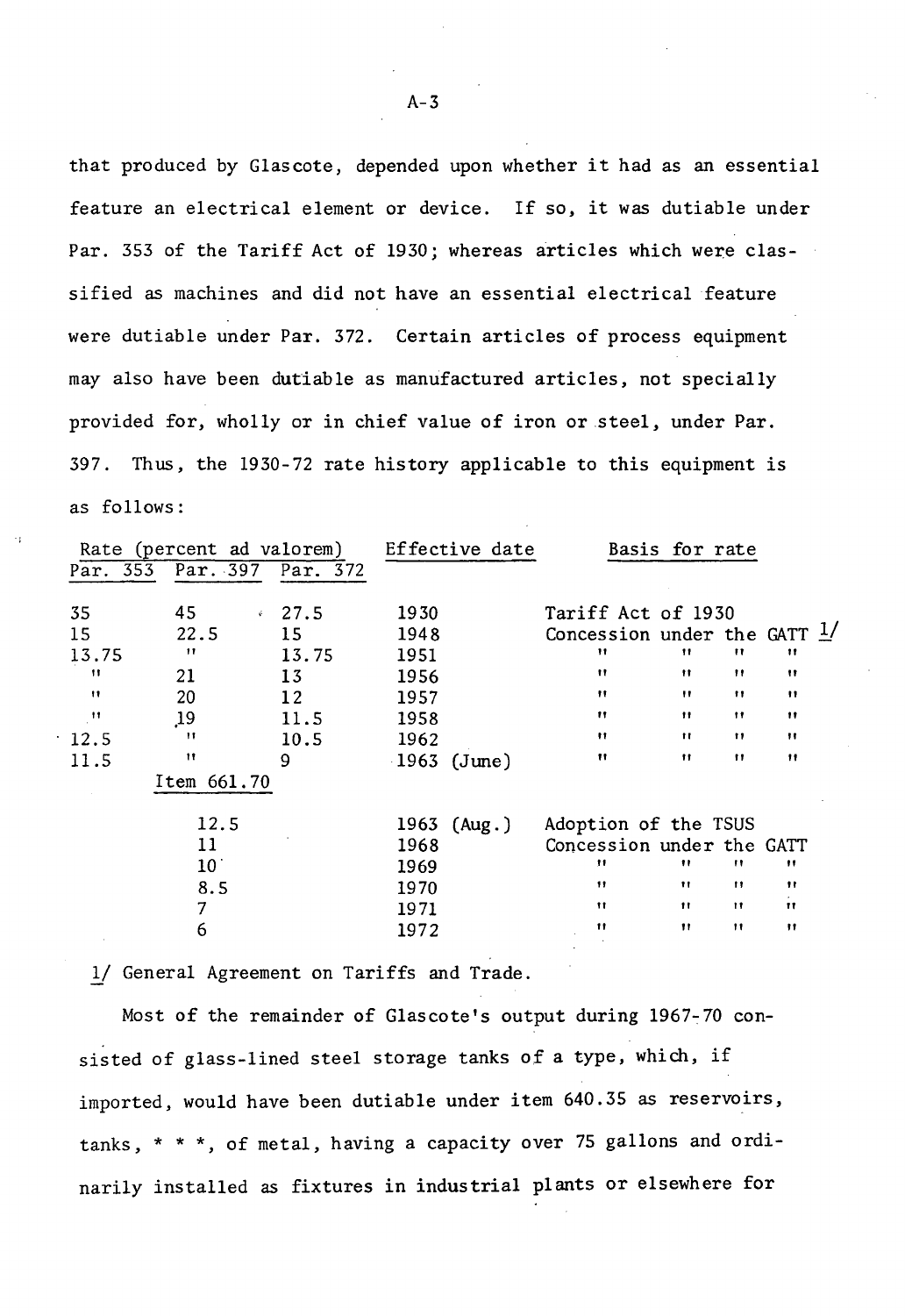storage or manufacturing use. Prior to the adoption of the TSUS these tanks would have been dutiable under Par. 328 of the Tariff Act of 1930 if they were cylindrical or tubular vessels, or under Par. 397 if they were held to be manufactured articles, not specially provided for, wholly or in chief value of iron or steel. The 1930-72 rate history applicable to such tanks is as follows:

|              | Rate (percent ad valorem) |                |      | Effective date |                           | Basis for rate    |                   |              |
|--------------|---------------------------|----------------|------|----------------|---------------------------|-------------------|-------------------|--------------|
| Par. 328     |                           | Par. 397       |      |                |                           |                   |                   |              |
| 25           |                           | 45             | 1930 |                | Tariff Act of 1930        |                   |                   |              |
| $\mathbf{H}$ |                           | 22.5           | 1948 |                | Concession under the GATT |                   |                   |              |
| 12.5         |                           | $\mathbf{H}$   | 1950 |                | $^{\bullet}$              | $\mathbf{H}$      | $^{\dagger}$      | 11           |
| $\mathbf{H}$ |                           | 21             | 1956 |                | $^{\prime\prime}$         | $^{\dagger}$      | $\bullet$         | $\mathbf{H}$ |
| $\mathbf{H}$ |                           | 20             | 1957 |                | 11                        | 11                | $^{\dagger}$      | $^{\dagger}$ |
| $^{\prime}$  |                           | 19             | 1958 |                | $\mathbf{H}$              | Ħ                 | 11.1              | $^{\dagger}$ |
| 11           |                           | $^{\dagger}$   | 1962 |                | $^{\dagger}$              | $^{\prime\prime}$ | $\mathbf{H}$      | Ħ            |
| 10           |                           | $\blacksquare$ |      | 1963 (June)    | $\mathbf{H}$              | $^{\dagger}$      | $\mathbf{H}$      | $^{\bullet}$ |
|              | Item 640.35               |                |      |                |                           |                   |                   |              |
|              | 13.5                      |                |      | 1963 (Aug.)    | Adoption of the TSUS      |                   |                   |              |
|              | 12                        |                | 1968 |                | Concession under the GATT |                   |                   |              |
|              | 10.5                      |                | 1969 |                | 11                        | 11                | $^{\dagger}$      | 11           |
|              | 9                         |                | 1970 |                | $^{\dagger}$              | $^{\dagger}$      | $^{\prime\prime}$ | 11           |
|              | 8                         |                | 1971 |                | $^{\dagger}$              | $^{\dagger}$      | $^{\dagger}$      | 11           |
|              | 6.5                       |                | 1972 |                | $\mathbf{H}$              | 11                | $\mathbf{H}$      | $^{\dagger}$ |

The changes in the rates applicable to items 661.70 and 640.35 that occurred in August 1963 resulted from the adoption of the Tariff Schedules of the United States. The TSUS rates represented a weighted average of various rates that had been applicable under the old tariff schedules to the many different articles that were included in the new tariff items.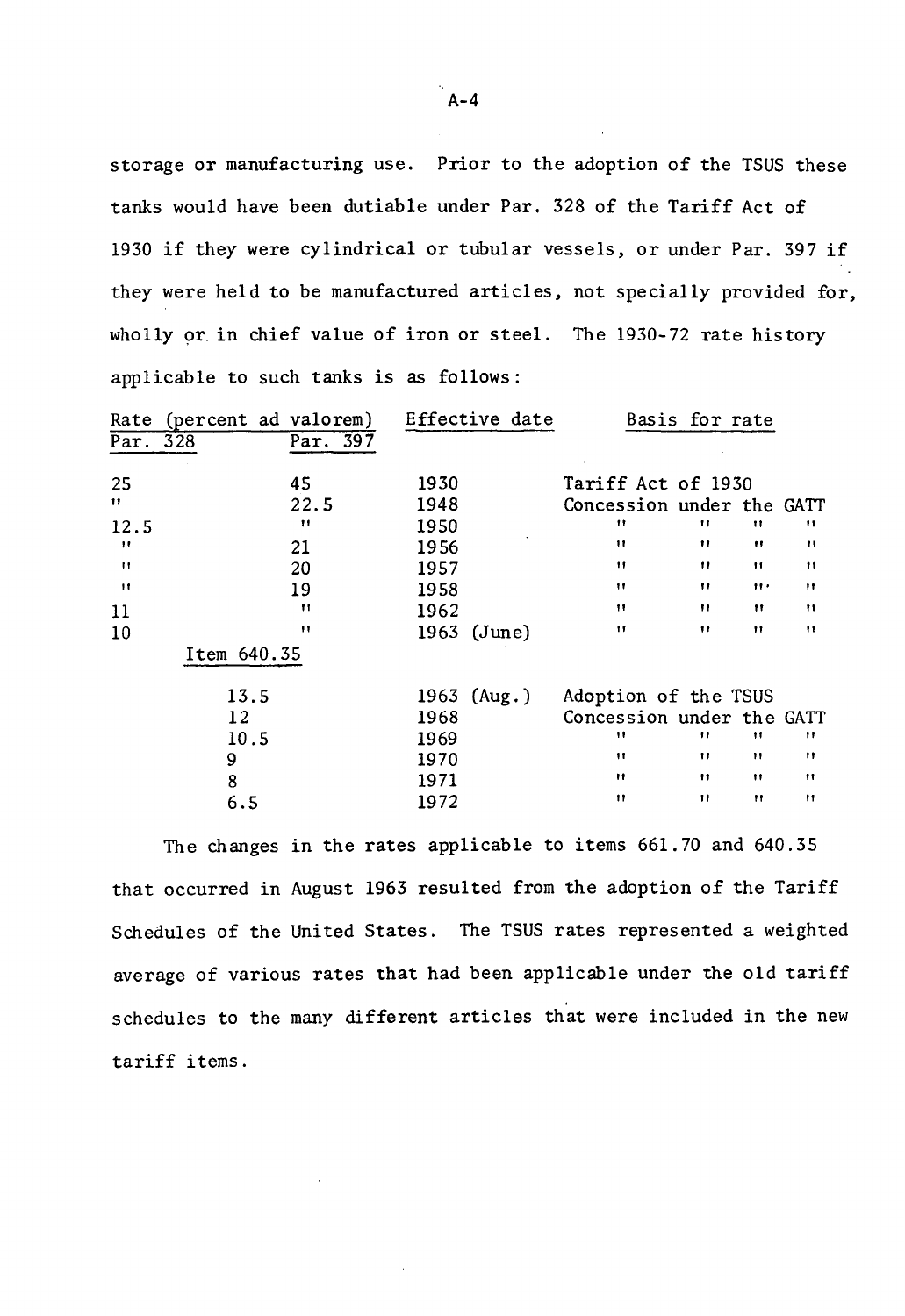U.S. producers' shipments and consumption

U.S. producers' shipments of glass-lined steel equipment declined in value from about  $* * *$  in 1966 and 1967 to  $* * *$  in 1968 and then increased to  $* * * in 1970$ . Apparent consumption of this equipment followed the same general trend as that reported for shipments; \* \* \*

Approximately \* \* \*percent of U.S. producers' shipments of glass-lined steel equipment during 1966-70 consisted of reactors and parts thereof and storage tanks of over 75 gallons capacity. Only two U.S. firms--Glascote Products and the Pfaudler Co. of Rochester, New York--produced reactors and storage tanks. Another firm, Ceramic ' Coatings Co. of Newport, Kentucky, \* \* \* produced glass-lined steel pipe and parts of reactors. Data on U.S. producers' shipments, by firms, during  $1966-70$  are reported in table 2.

\* \* \* \* \* \* \*

#### U.S. imports

Data on U.S. imports of glass-lined steel process equipment are not separately reported in the official statistics. However, the domestic producers of glass-lined equipment stated that they knew of only one firm, R. Gelb & *Sons,* Inc., of Union, New Jersey that has imported this equipment on a continuing basis. This statement was confirmed by R. Gelb Co., \* \* \*

\* \* \* \* \* \* \*

 $A - 5$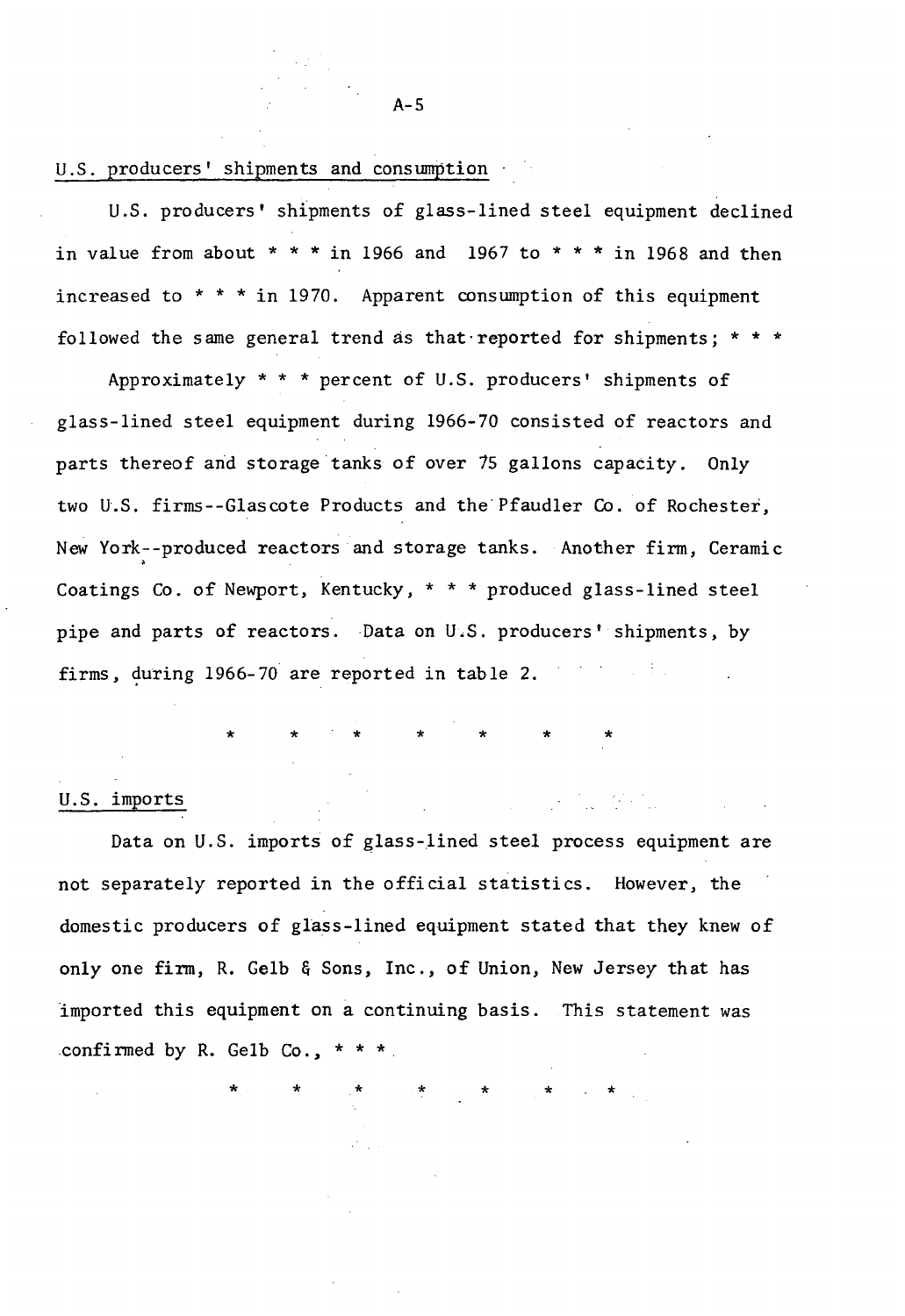U.S. imports of glass-lined steel equipment were valued at \* \* \* in 1967, the first year in which there were significant imports; they increased in value to  $* * *$  in 1968 and to  $* * *$  in 1969 and 1970. In each of the latter three years imports accounted for  $* * *$  percent of the value of apparent U.S. consumption of glass-lined steel equipment. These data somewhat understate the economic impact of imports in the U.S. market because they represent the foreign value of the articles in question and do not include transportation costs and duty. Furthermore, the U.S. importer purchases such components as electric motors and gears from domestic producers for use with the imported glass vessels. Thus, the value of the importers' shipments, which include components of domestic origin, is significantly greater than the value of the imports in question.

\* \* \* \* \* \*

## Haveg Industries, Inc., and Hercules, Inc.

Haveg Industries, Inc., is a wholly owned subsidiary of Hercules, Inc. *;* the latter firm acquired the assets of Haveg in July 1964. The general offices of both Haveg and Hercules are located in Wilmington, Delaware.

Haveg employed about *2,* 200 people in 1969 when its sales were in the \$50 to \$55 million range. The company's principal products are engineered plastics, rocket and missile parts, wire, cable, and filament wound structures.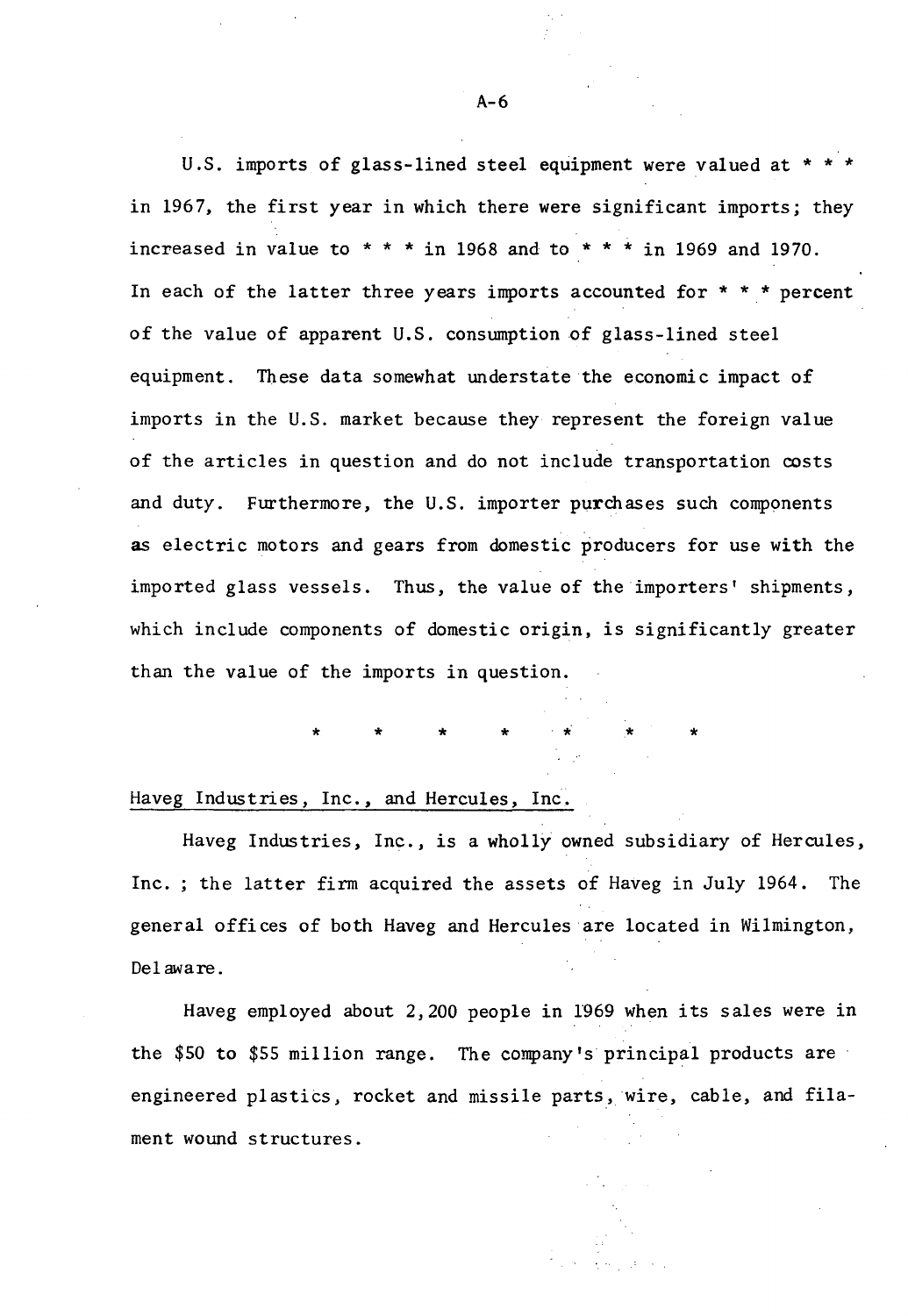Hercules, Inc. (formerly Hercules Powder Co.) was formed in 1912 pursuant to a court decree following divestiture from E. I. DuPont de Nemours. Hercules is a multinational company with plants in 28 State<sup>9</sup> and 18 foreign countries. Hercules employed about 31,000 people in 1969 when its net sales and operating revenues totaled \$746 million. The company produces, in eight major departments, a diversified line of industrial chemicals and related products which are derived mainly from cellulose, rosin and terpenes, nitrogen, and petroleum.

## Glascote Products Division, Haveg Industries, Inc.

Glascote Products was acquired by Haveg in November 1966 from the A. 0. Smith Corp. Prior to its acquisition by Haveg, Glascote had operated for about 45 years under various ownerships. Throughout its history'Glascote's principal products have been glass-lined steel process vessels and storage tanks. · \* \* \*

The Cleveland plant was the only manufacturing facility operated by Glascote; This plant contained 130,000 square feet of space including 110,000 square feet of manufacturing space. The plant was a well maintained metal and masonry structure that was equipped with modern handling and fabricating equipment. All operations at the plant were terminated on January 28, 1971. The plant machinery and inventory have been sold and the real property has been turned over to a broker for sale.

Sales.--Net orders received by Glascote declined irregularly from \* \* \* in 1966 to \* \* \* in 1970. Data on orders received, by type of product, are shown in table 4. Process reactors including parts and

A-7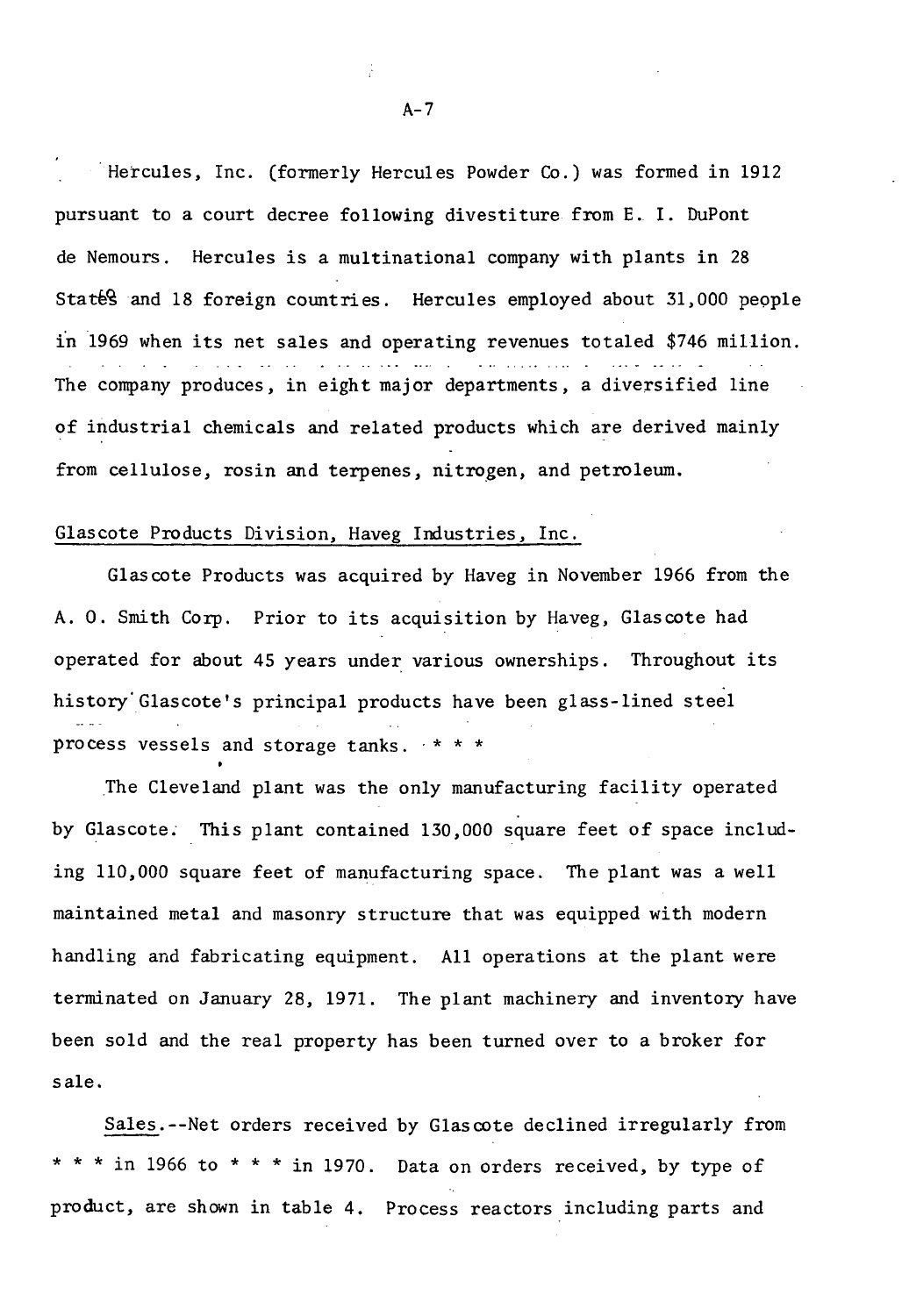storage vessels accounted for about \* \* \* and \* \* \* percent, respectively, of the total value of orders received during 1966-70.

Financial data regarding Glascote's operations during most of the period it was operated by Haveg Industries is as follows (in thousands of dollars):

|                         | 1966<br>$(2 \overline{ months})$ | 1967    | 1968  | 1969   | 1970<br>$(6 \text{ months})$ <sup>1</sup> / |
|-------------------------|----------------------------------|---------|-------|--------|---------------------------------------------|
| Net shipments           | $***$                            | ***     | ***   | $***$  | ***                                         |
| Net profit before taxes | ***                              | ***     | ***   | ***    | ***                                         |
| Depreciation            | ***                              | $* * *$ | ***   | ***    | ***                                         |
| Net profit after taxes  | $* * *$                          | $***$   | $***$ | $****$ | ***                                         |
| Cash flow               | $***$                            | ***     | ***   | $***$  | $***$ *                                     |
| Fixed assets            | $* * *$                          | ***     | $***$ | ***    | · * * *                                     |

1/ The most recent period for which data are available.

The marked difference in the value of orders received and net shipments is due to the long lead time involved in producing glasslined process reactors and storage tanks.

The large increase in the value of fixed assets that occurred in 1968 and 1969 resulted from an expansion of the Cleveland plant and the addition of a new furnace that permitted Glascote to produce larger capacity reactors and storage tanks.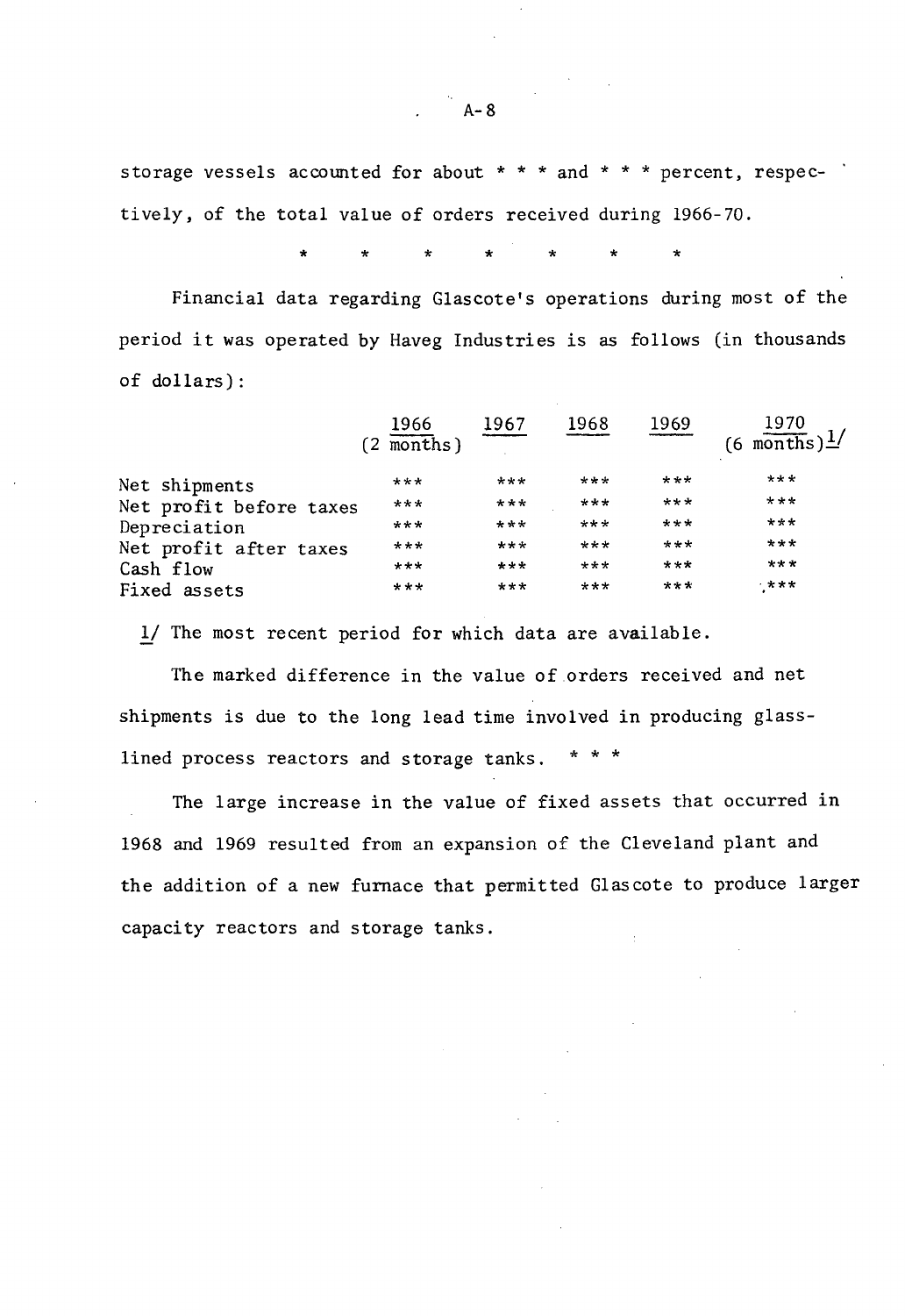Employment.--The number of hourly and salaried workers employed at the Cleveland plant during 1966-70, by months is shown in table 5; monthly employment of hourly workers during this period ranged from a high of 227 in December 1969 to a low of 95 in December 1970. The munber of manhours worked per year during 1967-70, by specified types of employment, is reported in table 6.

Workers at the Cleveland plant were informed in July 1970, when a new labor contract was being negotiated that the Glascote operation was not profitable and that Haveg was considering selling or closing the Glascote Division. The workers were notified in September 1970 that the plant would be closed after all outstanding orders were shipped.

Layoffs of hourly and salaried workers reported during the January 1966-January 1971 period were as follows:

|           | Hourly  | Salaried           |                               | Hourly  | Salaried |
|-----------|---------|--------------------|-------------------------------|---------|----------|
| Jan. 1968 | 24      |                    | Sept. 1970                    | -29     | 16       |
| Feb. 1968 | 3       |                    | Oct. 1970                     | 18      | 11       |
| Apr. 1970 | 7       |                    | Nov. 1970                     | 6       | 6        |
| June 1970 |         | 4                  | Dec. 1970                     | 34      | 6        |
| July 1970 | 3       |                    | Jan. 1971                     | 94      | 22       |
| Aug. 1970 | 16      | 4                  |                               |         |          |
|           | $\star$ | $\star$<br>$\star$ | $\star$<br>$\star$<br>$\star$ | $\star$ |          |

The Ohio Employment Security Division reported that the average unemployment rate in the Cleveland metropolitan area during December 1970 (the last month for which data are available) was 4.3 percent. In December 1969 the rate was 2.6 percent.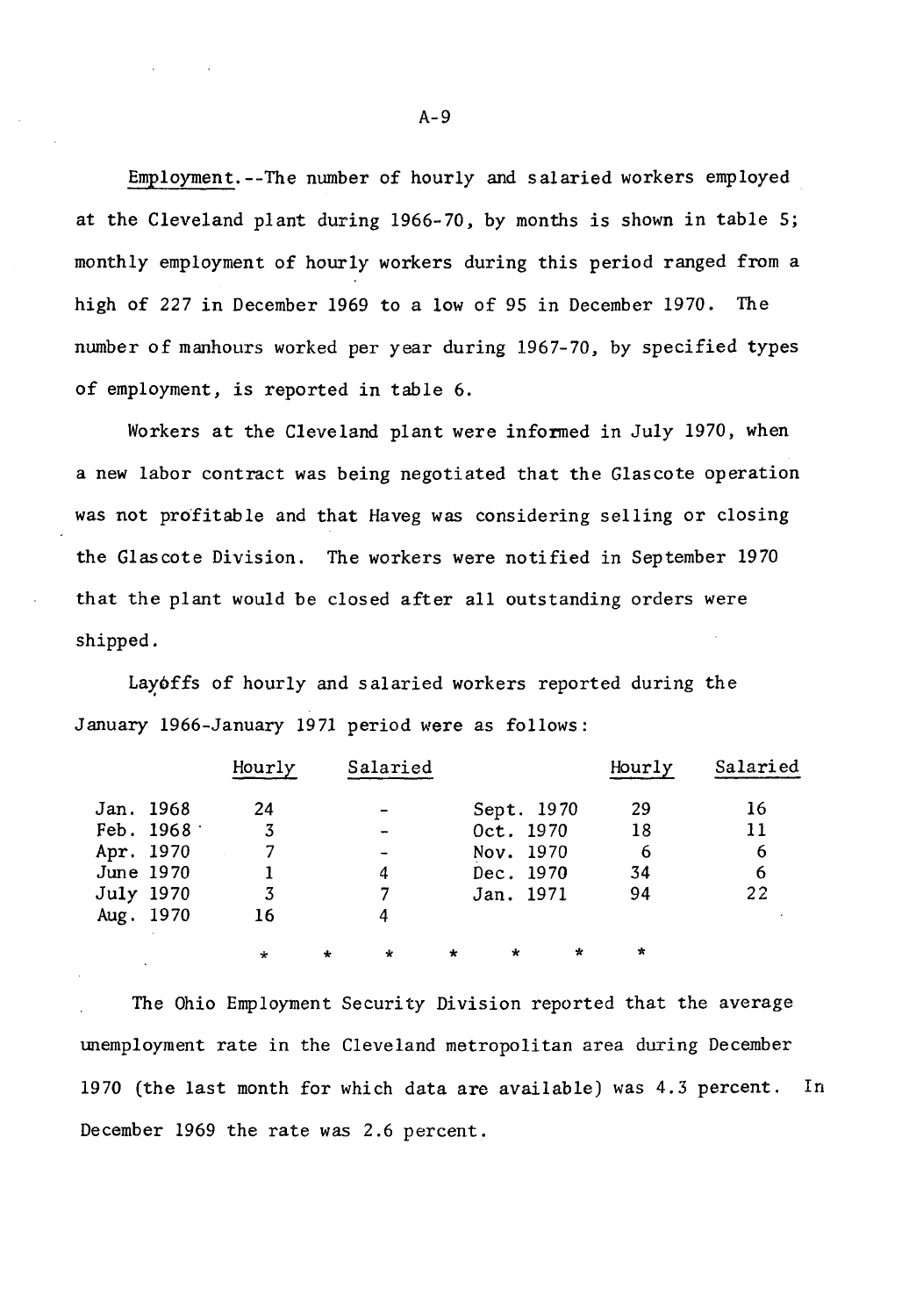Haveg's rationale for closing the Glascote Products Division.--The Commission received a statement from Haveg Industries advising that the Glascote Division was closed because it failed to earn a fair return on the company's capital investment.  $\frac{1}{4}$  The financial data reported on page 9 indicates that Haveg sustained a \* \* \* before taxes on Glascote's operations during the period from January 1968 through June 1970.

1/ Mr. R. G. Sailer, Vice President of Haveg Industries, Inc., advised<br>le Commission by letter of Feb. 3, 1971, as follows: "Please be adthe Commission by letter of Feb. 3, 1971, as follows: vised that we have no specific knowledge as to the extent to which the importation of glass-lined vessels similar to those produced by our Glascote Products Division has been a factor in the impending closing of that Division. Our decision resulted from the failure to earn what we consider to be a fair value return upon our capital investment at Glascote. It is reasonable to believe that our profits would have been increased by a greater sales volume and that foreign imports of similar products affected our volume but we have no hard facts to support this conclusion."